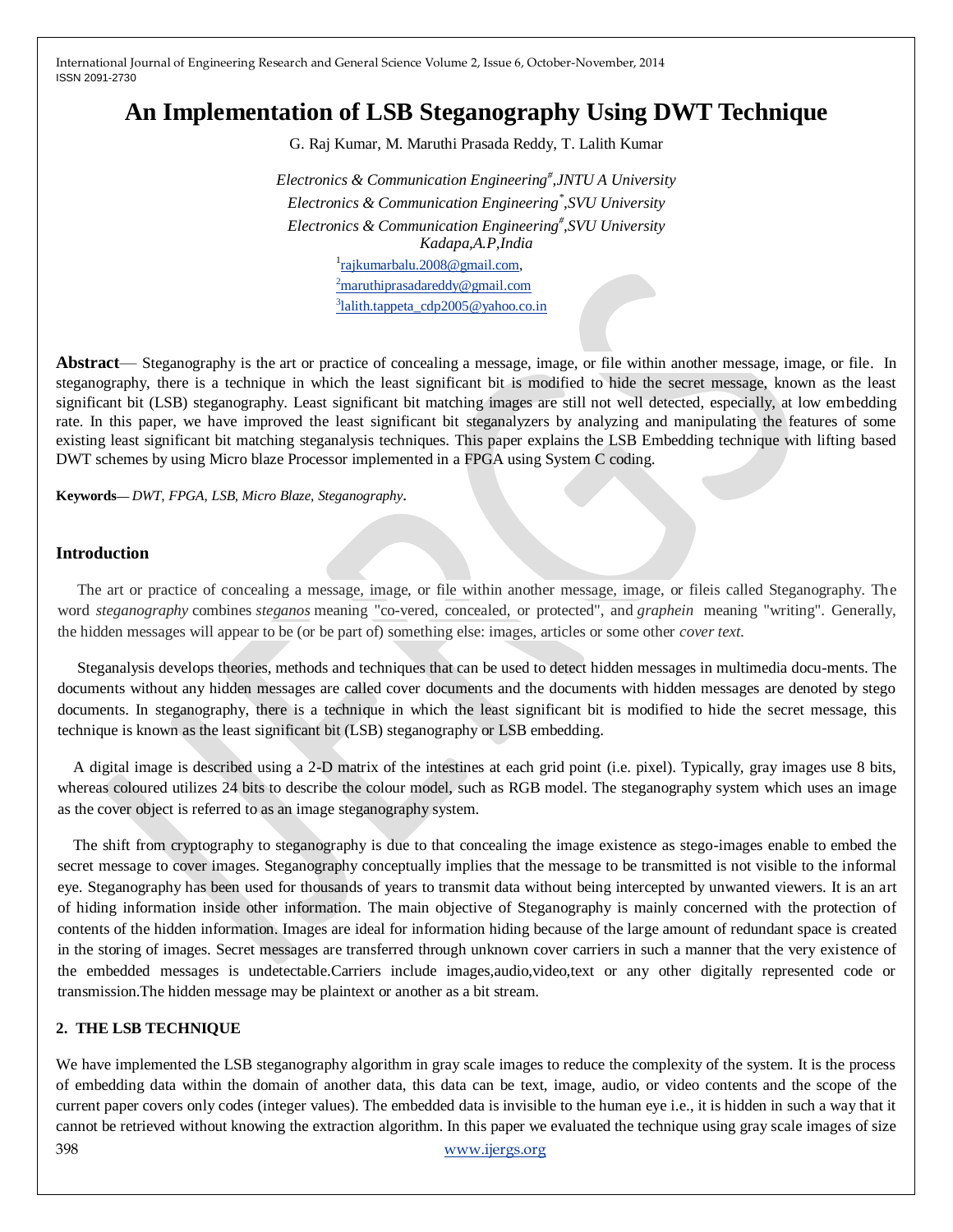64\*64 in which each pixel value was represented with 8 bit representation.

Example:

Take the number 300, and its binary equivalent is 100101100 embedded into the least significant bits of pixel values of the Cover image. If we overlay these 9 bits over the LSB of the 9 bytes cover image pixel values, we get the following (where bits in bold have been changed)

1001010**1** 0000110**0** 1100100**0**

1001011**1** 0000111**0** 1100101**1**

#### 1001111**1** 0001000**0** 1100101**0**

After embedding the message into the cover image, the stego image will be obtained, then this stego image will be transformed with DWT transformation technique so that any hacker can't find where the message was embedded. At the receiver end the inverse DWT is applied, after LSB decryption the original image and message will be obtained.

### **3. PROPOSED METHODOLOGY**

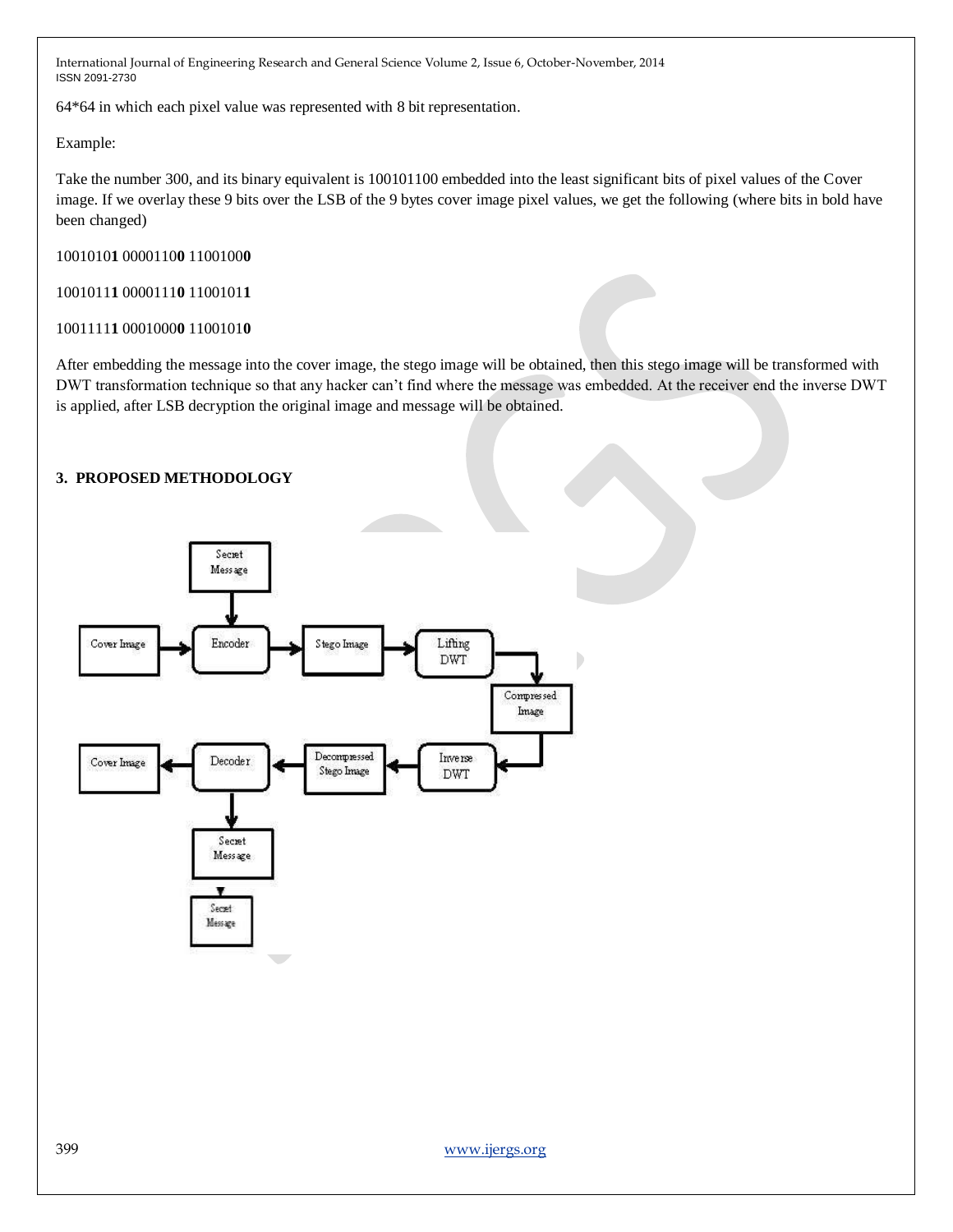#### **3.1. THE LSB ENCRYPTION AND DECRYPTION PROCESS**

LSB encryption process consists of two steps namely masking process and generation of stego image.

Masking process is done by replacing LSB of all pixel values with '0'. This is done by performing AND operation with "1111 1110" (254). Now the LSB of all pixels will be zeroes.

Now the binary value of the information is placed in the LSB of the pixel values. This is done by identifying the position of 1s and placing them in the LSB of respective pixel value.

For Example, we have n-bit binary message (binary value of the integer), now AND operation is performed between n-bit binary message and ‗1' in the nth position, rest all 0s. Then OR operation is performed between the output of the above AND operation and the binary values of nth pixel. This operation is repeated for  $(n-1)$ ,  $(n-2)$ ,  $(n-3)$ ……till it completes LSB. So for an 8 bit binary message, the above operations start with  $8<sup>th</sup>$  bit and completes till  $1<sup>st</sup>$  bit of the message. Now the LSB of pixel values are embedded with message, and now the image is termed as stego image. LSB decryption process contains extraction of the message from LSB of pixel values.

#### **4. DISCRETE WAVELET TRANSFORM**

Lifting schemes, also known as integer-based wavelets, differ from wavelet transforms in that they can be calculated in-place. Similar to wavelet transformations, lifting schemes break a signal, the image, into its component parts ‗trends ‗that approximates the original values and ‗details' which refers to the noise or high frequency data in the image.

A lifting scheme produces integers and this allows the original space to be used to hold the results. Lifting operation requires two steps, one to calculate the trends i.e. low frequency values and another to calculate the details i.e High frequency values. Trends give the original signal values i.e. low frequency components and details give the noise values i.e. High frequency components. In this lifting scheme based discrete wavelet transformation scheme we used the mathematical calculation method to convert the image into frequency domain. In our project we propose a two level transformation in lifting based DWT schemes to convert image pixel values into frequency domain.

The lifting schemes which we have implemented in our project are based on Haar lifting schemes.

lifting calculation of the High and the low frequency values for image pixels are shown below respectively.

High frequency value = odd-even samples

Low frequency values  $=$  even  $+$  high/2 samples

**High frequency**:  $S_{i,2j+1} = S_{i,2j+1} - S_{i,2j}$ ,  $j = 0,1,...,n/2$ 

Low frequency:  $S_{i,2j} = S_{i,2j} + \frac{S_{i,2j+1}}{2}, j = 0,1,...,n/2$ 

Where i, j are the rows and columns of 2D pixel matrix of a stego image.

### **4.1. 2-D TRANSFORM HEIRARCHY**

The 1-D wavelet transform can be extended to a two-dimensional (2-D) wavelet transform using separable wavelet filters. With separable filters the 2-D transform can be computed by applying a 1-D transform to all the rows of the input, and then repeating on all of the columns.

400 [www.ijergs.org](http://www.ijergs.org/)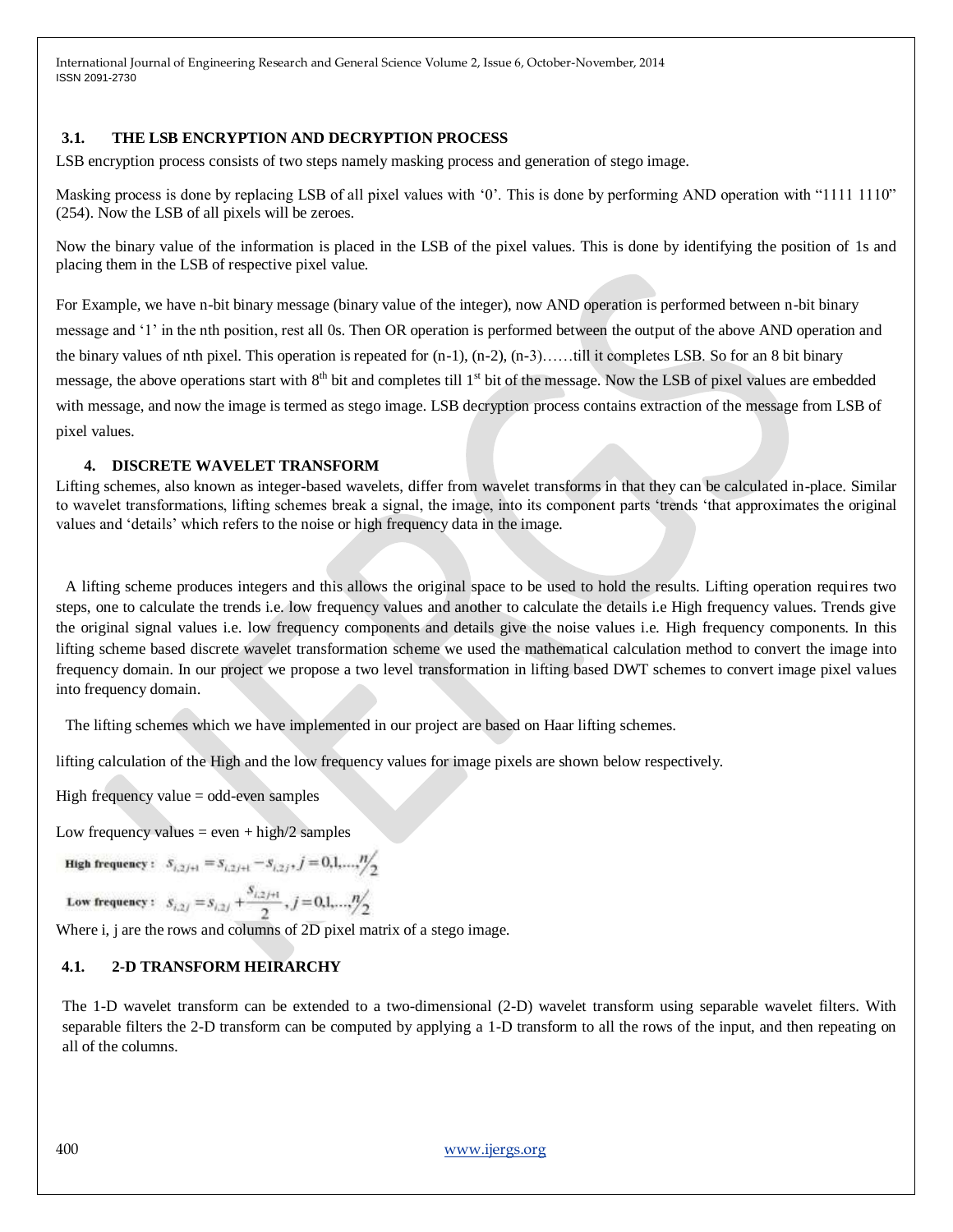| 15253       | ı<br>ana Pr |
|-------------|-------------|
| œ<br>×<br>v | Ŧ.<br>w     |

`

Fig 4.1.1: Sub band Labeling Scheme for a one level, 2-D Wavelet Transform





#### **4.2. LIFTING BASED DWT SCHEMES**

It is composed of three basic operation stages:

**Splitting:** Where the signal is split into even and odd pixels.

**Predicting:** Even samples are added by a prediction factor derived from odd and even pixels to get low frequency values.

**Updating :** The detailed co-efficients computed by the predict step are multiplied by the update factors and then the results are subtracted to the even samples to get the high frequency values.

**Merging/Combining**: The reverse process of DWT has done to merge all the LL,LH,HL,HH to reconstruct the original image.In this procedure Image pixels values are divided into even samples and odd samples then for getting high frequency value= odd-even samples and for low frequency values =even + high/2 samples then this procedure is repeated for two phases. The first phase is known as Column Filter that means performing the DWT calculations on columns to get Low and High frequency values and second phase is known as Row filter. That means we are going to apply DWT calculation on rows in order to get the LL, LH, HL, HH.

The Inverse DWT is also fallows the same process in reverse manner to construct original image pixel values from LL, LH, HL, HH values.it is a process converting frequency domain to image pixel values.

### **5. RESULTS**

The Xilinx Platform Studio (XPS) is the development environment or GUI used for designing the hardware portion of your embedded processor system. Visual basic is used to observe the input image, compressed image and decompressed image. Hyper terminal is to see the input and output message.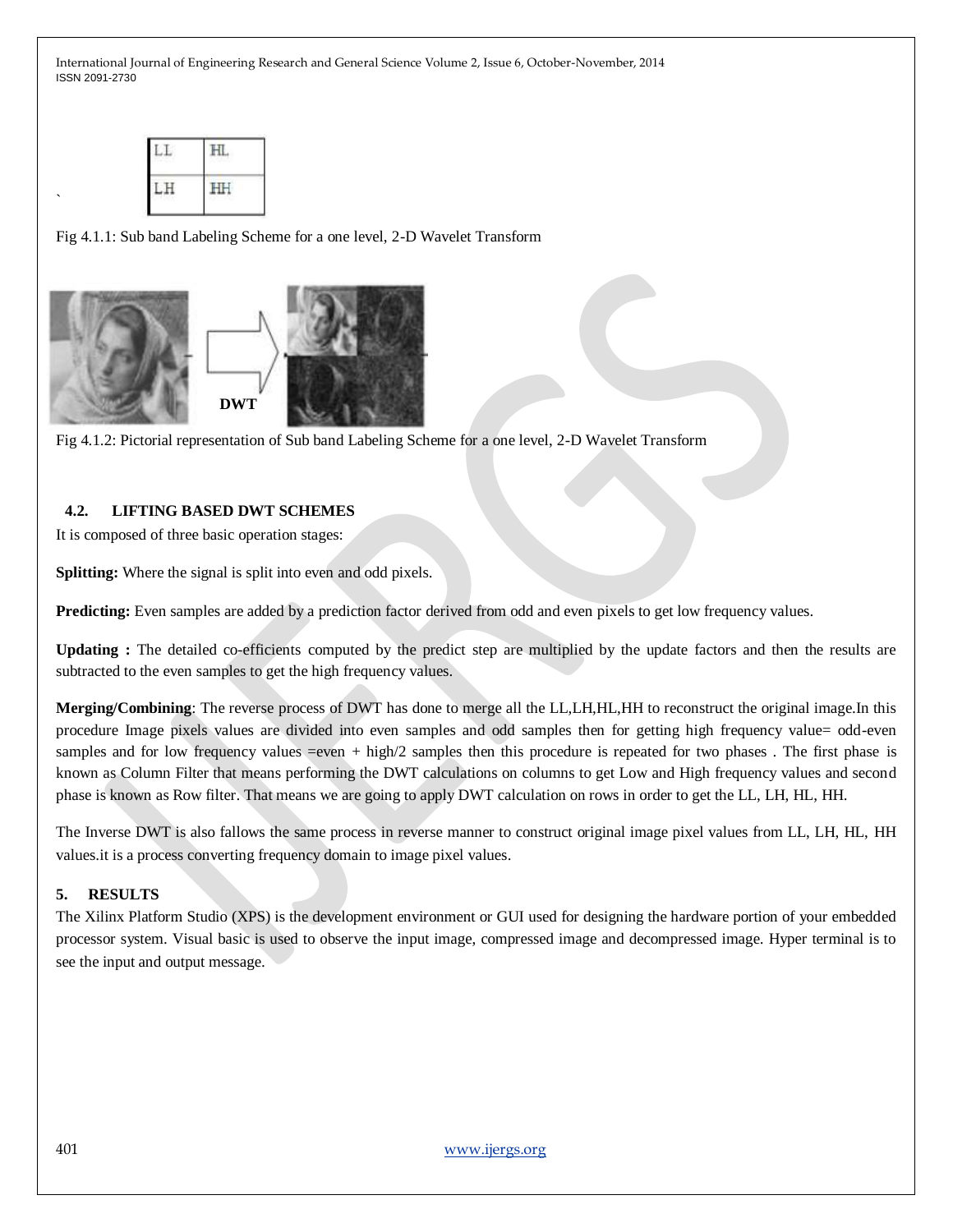

Fig 5.3: Decompressed Image Fig 5.4:Input and Output message